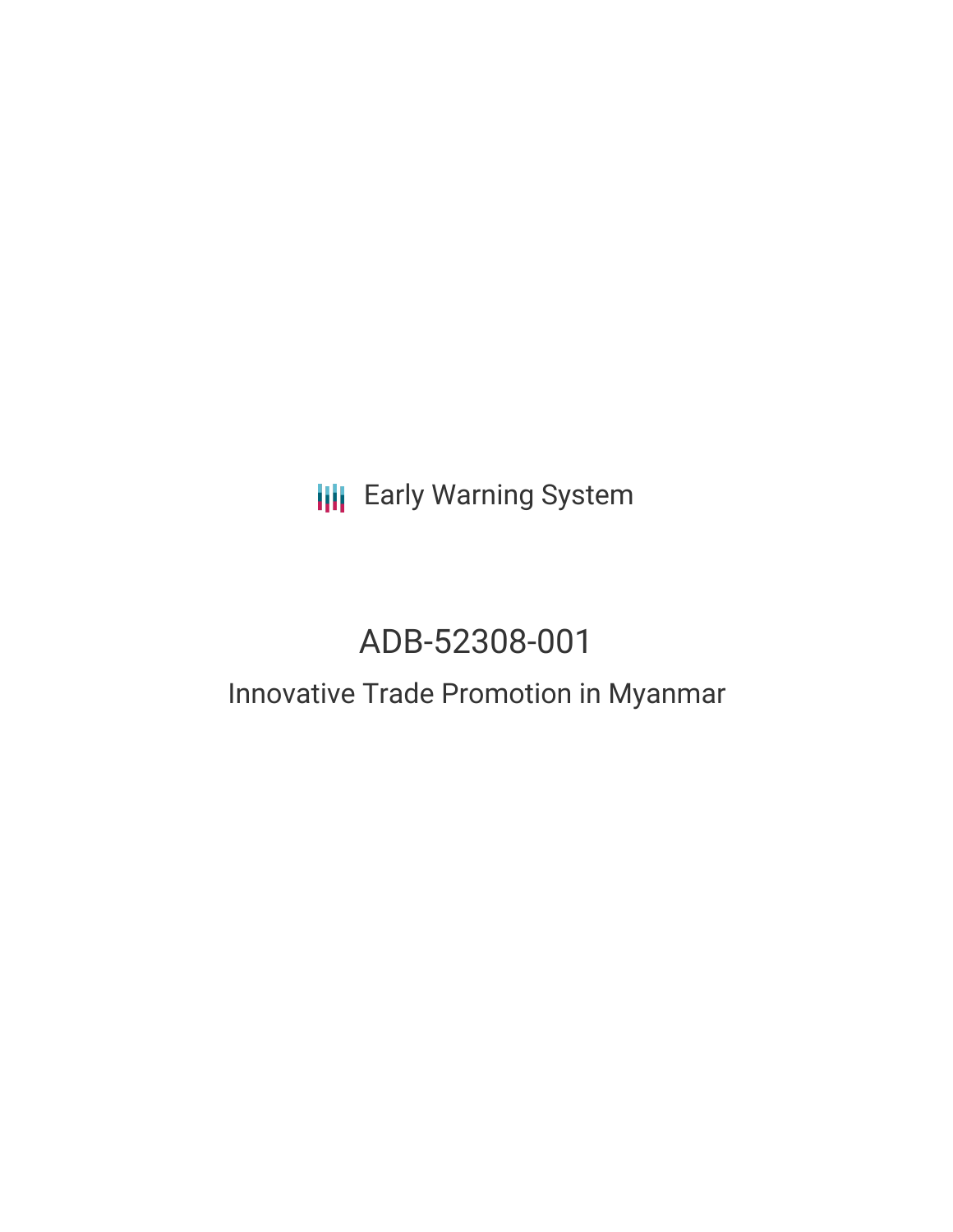### **Quick Facts**

| <b>Countries</b>               | Myanmar                                         |
|--------------------------------|-------------------------------------------------|
| <b>Specific Location</b>       | Nation-wide                                     |
| <b>Financial Institutions</b>  | Asian Development Bank (ADB)                    |
| <b>Status</b>                  | Proposed                                        |
| <b>Bank Risk Rating</b>        | C                                               |
| <b>Voting Date</b>             | 2021-03-26                                      |
| <b>Borrower</b>                | Republic of the Union of Myanmar                |
| <b>Sectors</b>                 | Finance, Industry and Trade, Law and Government |
| <b>Investment Type(s)</b>      | Loan                                            |
| <b>Investment Amount (USD)</b> | $$65.00$ million                                |
| <b>Loan Amount (USD)</b>       | \$65.00 million                                 |
| <b>Project Cost (USD)</b>      | \$65,00 million                                 |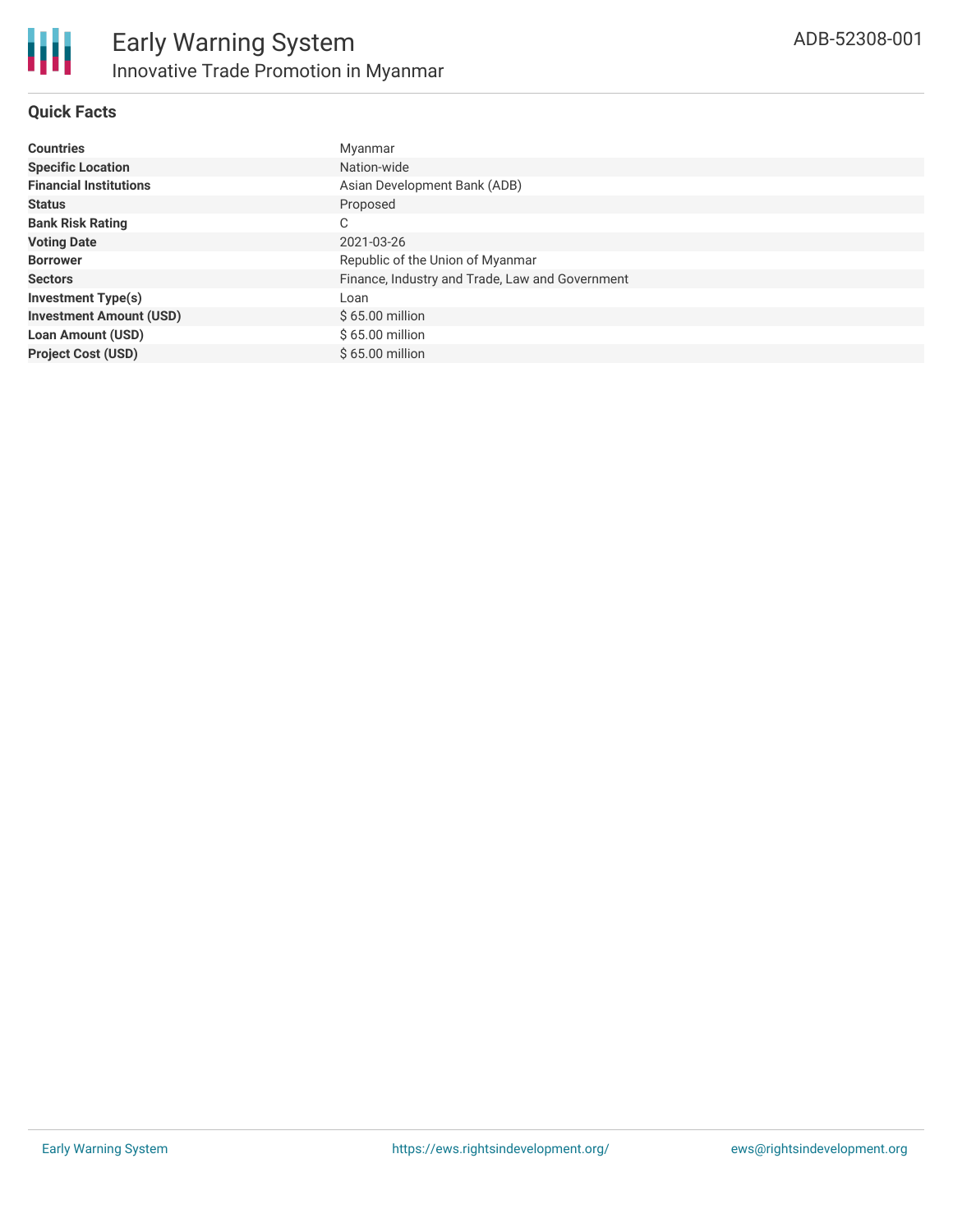

### **Project Description**

According to the bank document, "the project is designed to establish a \$65 million corpus of the Myanmar Trade Promotion Fund (MTPF) within Ministry of Commerce (MOC). The MTPF will lend to qualified participating financial institutions (PFIs) who will on-lend to mid-sized export units. The exporters will use the funds to cover capital costs to expand production and value addition in strategic export sectors".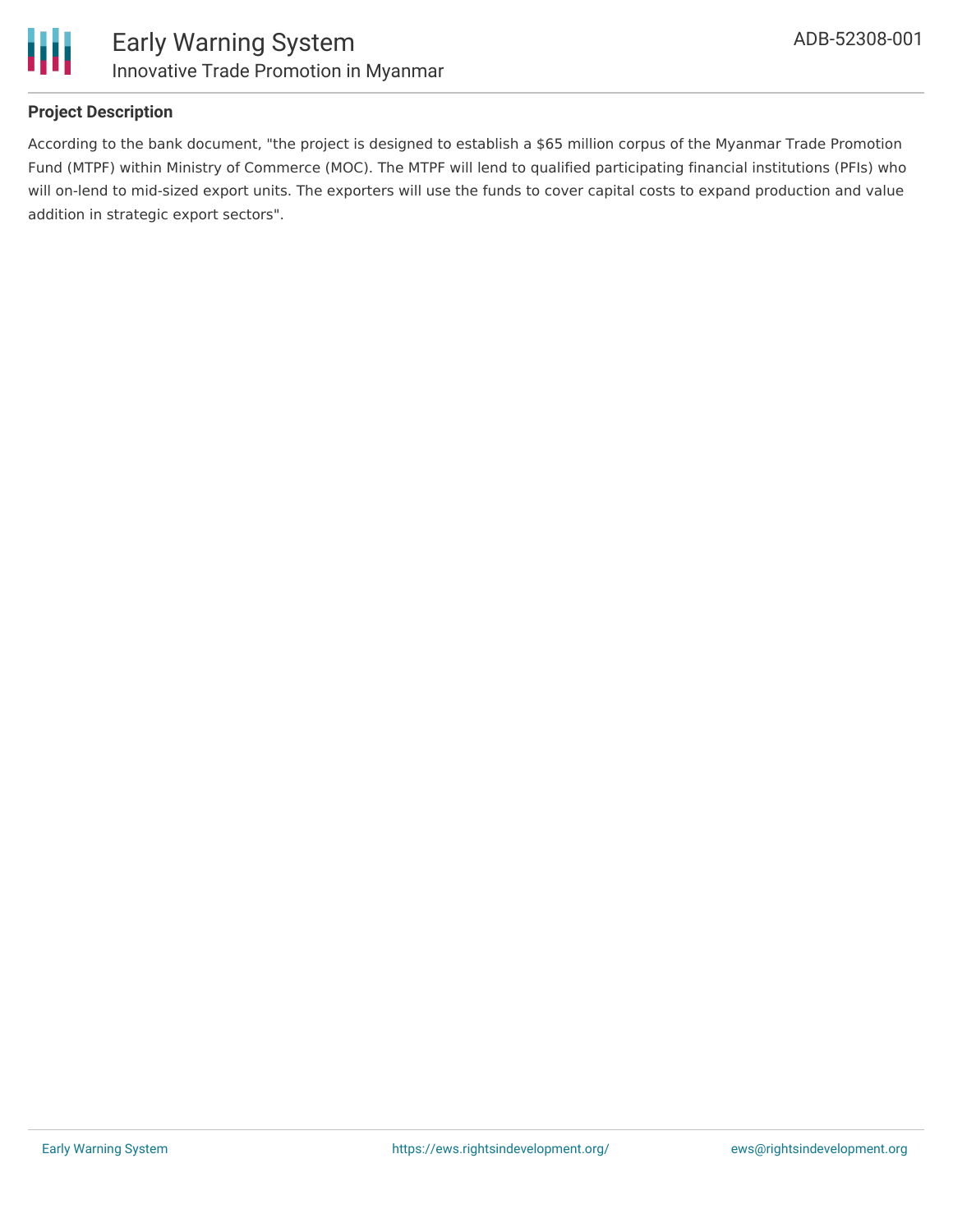

### **Investment Description**

Asian Development Bank (ADB)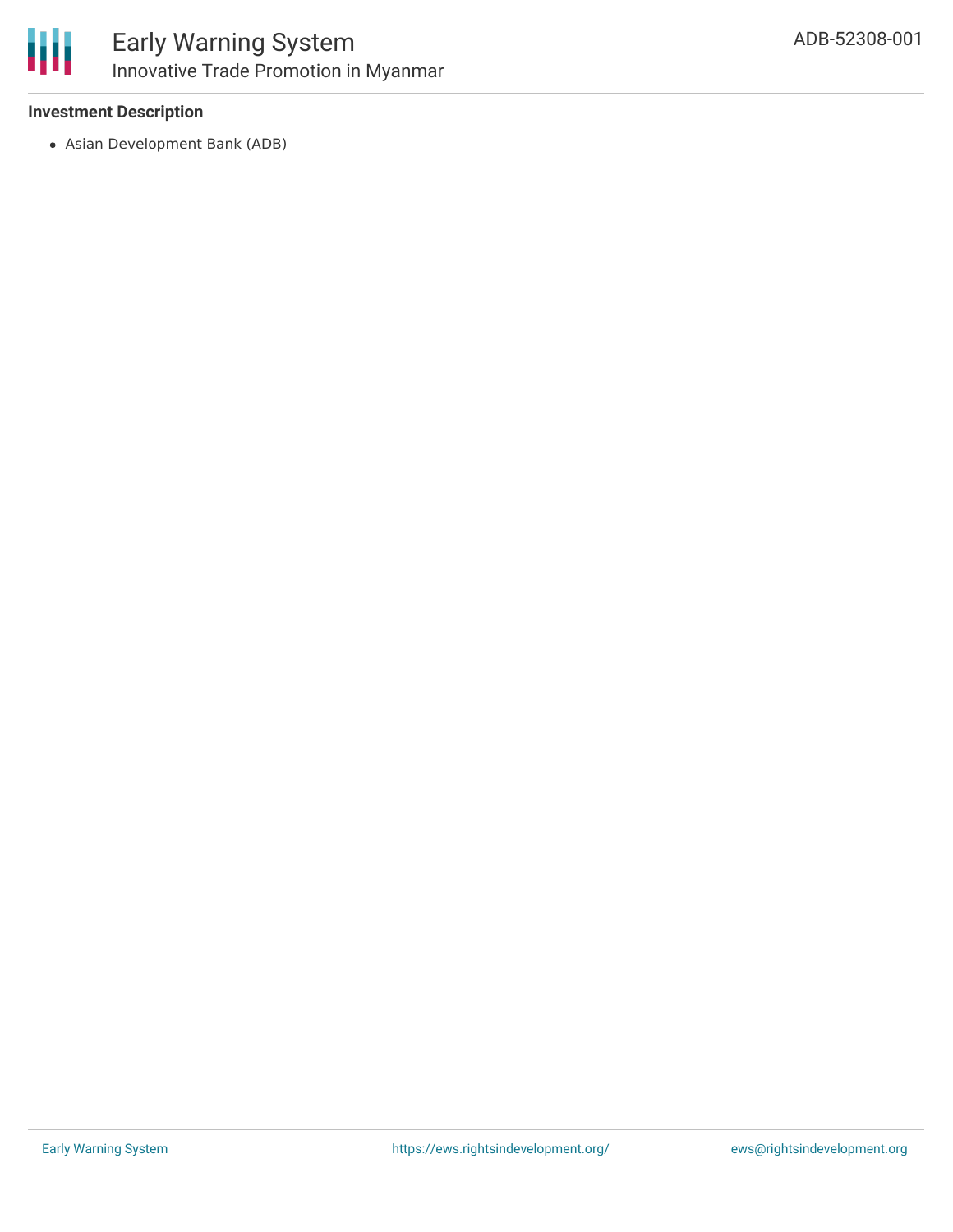#### **Contact Information**

**Responsible ADB Officer:** Rao, Vivek

**Responsible ADB Department** Southeast Asia Department

**Responsible ADB Division** Public Management, Financial Sector and Trade Division, SERD

#### **Executing Agencies**

Asian Development Bank 6 ADB Avenue, Mandaluyong City 1550, Philippines

#### **ACCESS TO INFORMATION**

You can submit an information request for project information at: https://www.adb.org/forms/request-information-form

ADB has a two-stage appeals process for requesters who believe that ADB has denied their request for information in violation of its Access to Information Policy. You can learn more about filing an appeal at https://www.adb.org/site/disclosure/appeals

#### **ACCOUNTABILITY MECHANISM OF ADB**

The Accountability Mechanism is an independent complaint mechanism and fact-finding body for people who believe they are likely to be, or have been, adversely affected by an Asian Development Bank-financed project. If you submit a complaint to the Accountability Mechanism, they may investigate to assess whether the Asian Development Bank is following its own policies and procedures for preventing harm to people or the environment. You can learn more about the Accountability Mechanism and how to file a complaint at: http://www.adb.org/site/accountability-mechanism/main.